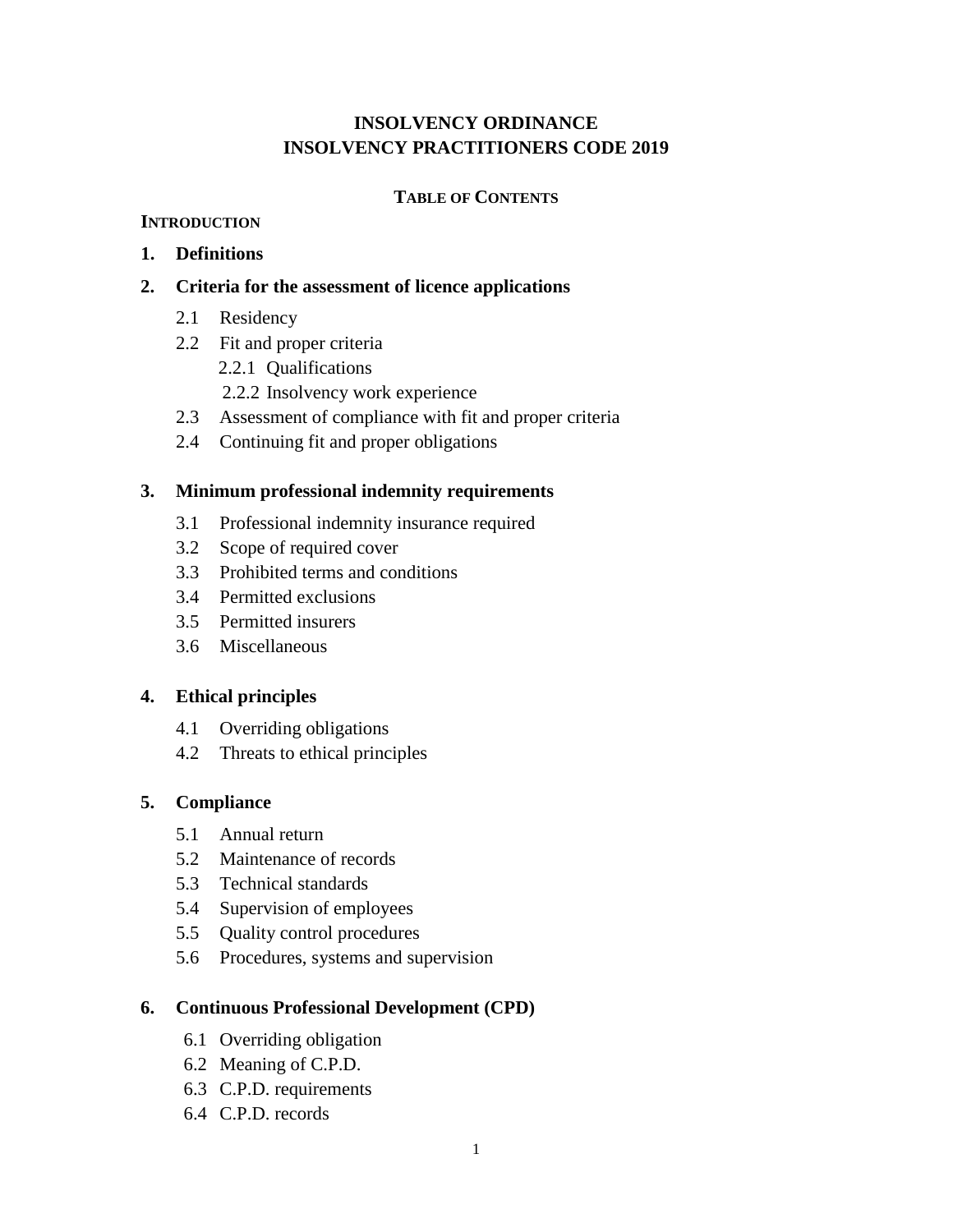# **INTRODUCTION**

This Insolvency Practitioners Code ("the Code") is issued in accordance with the powers provided to the Commission under section 21 of the Insolvency Ordinance, 2017. The Code applies to any person licenced under sections 12 and 13 of the Insolvency Ordinance 2017 to act as an insolvency practitioner.

Failure to comply with the Code may result in the licensed insolvency practitioner "fit and proper" status being call into question or lead to the suspension or revocation of the licence under section 15 of the Insolvency Ordinance 2017.

The Code will come into force on 1<sup>st</sup> April 2019 and will apply, where applicable, to insolvency proceedings commenced on or after that date.

…………………………………………..

Oswald Simons Deputy Chairman Financial Services Commission 27<sup>th</sup> March 2019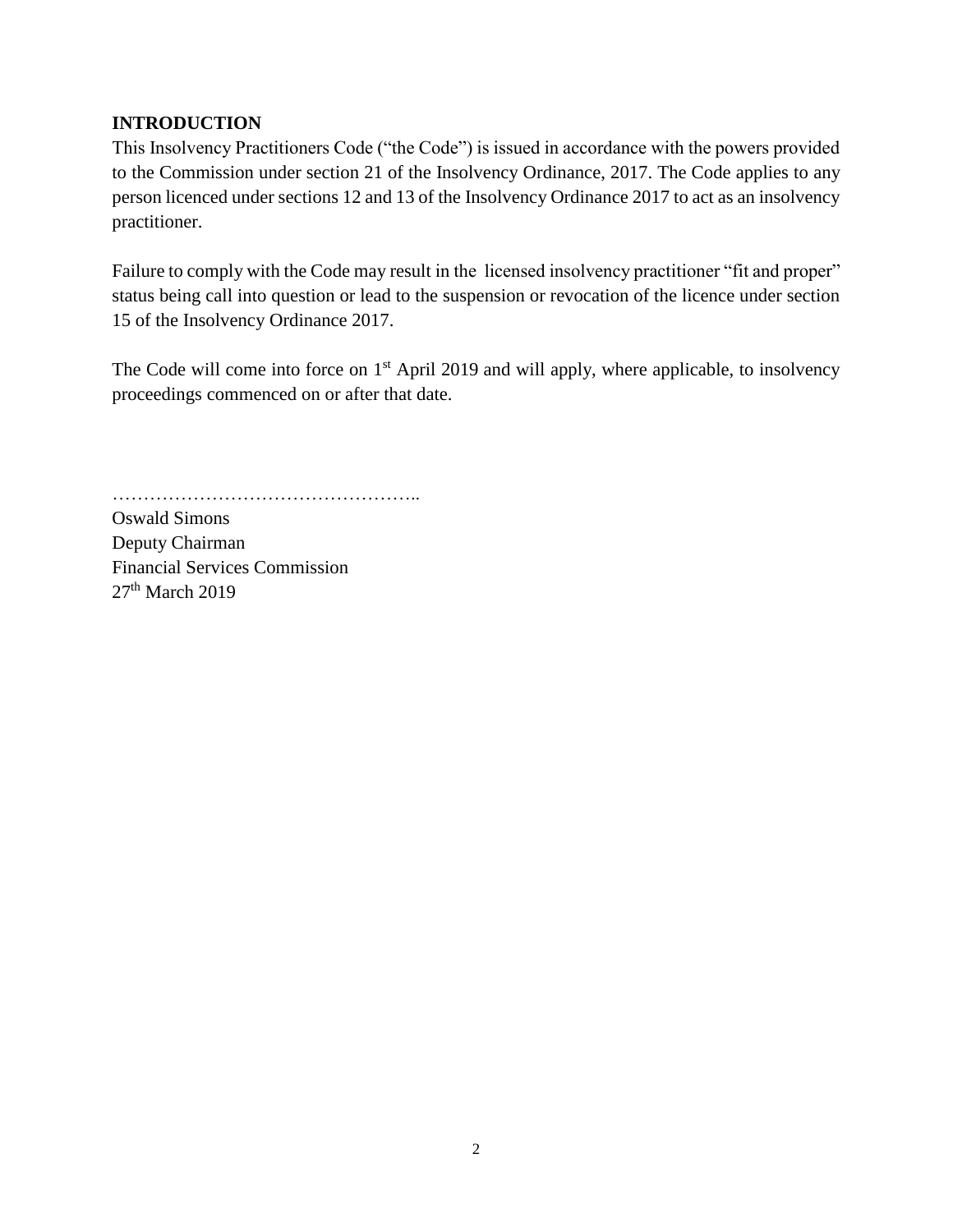#### **INSOLVENCY ORDINANCE**

#### **INSOLVENCY PRACTITIONERS CODE 2019**

MADE by the Financial Services Commission under section 21 of the Insolvency Ordinance 2017.

This Code may be cited as the Insolvency Practitioners Code 2019 and come into force on 1<sup>st</sup> April 2019.

#### **1. DEFINITIONS**

**1.1** In this Code—

"applicant" means an individual who has applied for a licence pursuant to section 12 of the Ordinance;

"country" includes a territory;

"C.P.D." means continuous professional development;

"employee" means anyone who carries out insolvency work for a licensed insolvency practitioner, "firm" means—

*(a)* a partnership, including a limited partnership; or

*(b)* a body corporate

"insolvency practice" means the carrying on of the business of an insolvency practitioner and includes work specified in paragraph 2.4 "Insolvency work experience";

"insolvency work experience" has the meaning specified in paragraph 2.4;

"insured claim", in relation to a professional indemnity insurance contract, means a claim made by a person against the insured person in respect of the liability specified in paragraph 3.2

where—

*(a)* the claim is made against the insured person during the policy term; or

*(b)* the claim arises from circumstances which occurred during the policy term;

"minimum professional indemnity insurance arrangements" means one or more professional indemnity insurance contracts that, taken together, provide the level of cover required by the Code;

"office holder" means a person who acts as an insolvency practitioner in the Islands or in a corresponding capacity under the law of any country outside the Islands, and includes

- *(a)* the Official Assignee when acting as liquidator, provisional liquidator, receiver, interim receiver or bankruptcy trustee; and
- *(b)* a person holding an equivalent office in a country outside the Islands when acting in a corresponding capacity to a capacity specified in paragraph *(a)*;

"principal" means an individual in sole practice or any partner or a director of a firm, or member of a limited liability partnership;

"Regulations" means the Insolvency Practitioners Regulations 2019.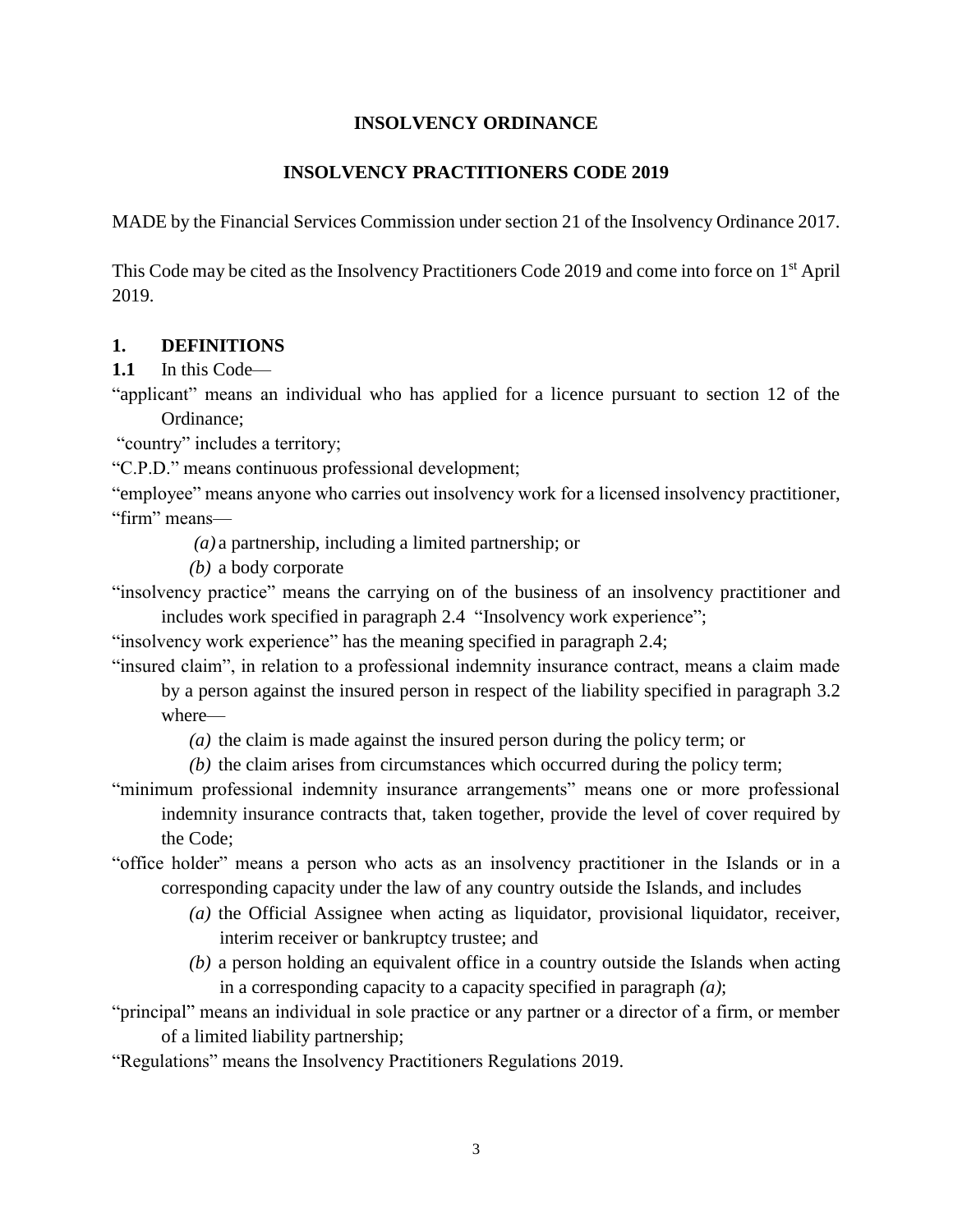**1.2** Any word or phrase defined in the Ordinance or in the Regulations has, unless the context otherwise requires, the same meaning in the Code.

# **2. CRITERIA FOR THE ASSESSMENT OF LICENCE APPLICATIONS**

The following criteria will be used for assessing an application for a licence—

## **2.1 Residency**

- *(1)* An applicant is considered to be resident in the Islands for the purpose of section 12 of the Ordinance if the applicant—
	- $(i)$  is—
		- (a) a Turks and Caicos Islander pursuant to the Turks and Caicos Islands Constitution and Immigration Ordinance; or
		- (b) the holder of a Permanent Residency Certificate or Work Permit which lawfully entitles the applicant to work in the Islands; and
	- (ii) habitually, normally and lawfully resides in the Islands and is lawfully entitled to work or operate a business in the Islands.
- *(2)* Temporary and occasional absences are excluded from a determination of habitual and normal residence under paragraph (1)(ii).
- *(3)* An applicant shall include with the application a certified copy of evidence of residency.

## **2.2 Fit and proper criteria**

- *(1)* The following factors will be taken into account by the Commission in assessing whether an applicant is fit and proper to be licensed as an insolvency practitioner—
	- (i) financial soundness;
	- (ii) competency and capability; and
	- (iii) honesty and integrity.
- *(2)* In considering the financial soundness of an applicant for a licence, the Commission will consider—
	- (i) whether the applicant has been subject to any judgment debt or award that remains outstanding or has not been satisfied within a reasonable period;
	- (ii) whether the applicant has, at any time, made an arrangement with his or her creditors, had a receiver appointed over his or her assets or entered into, or applied for, bankruptcy;
	- (iii) whether the applicant will be able to meet the minimum professional indemnity requirements imposed by paragraph 3 of the Code;
	- (iv) the ability of the applicant to fund his or her insolvency practice on an ongoing basis; and
	- (v) any other matters that the Commission considers relevant to financial soundness.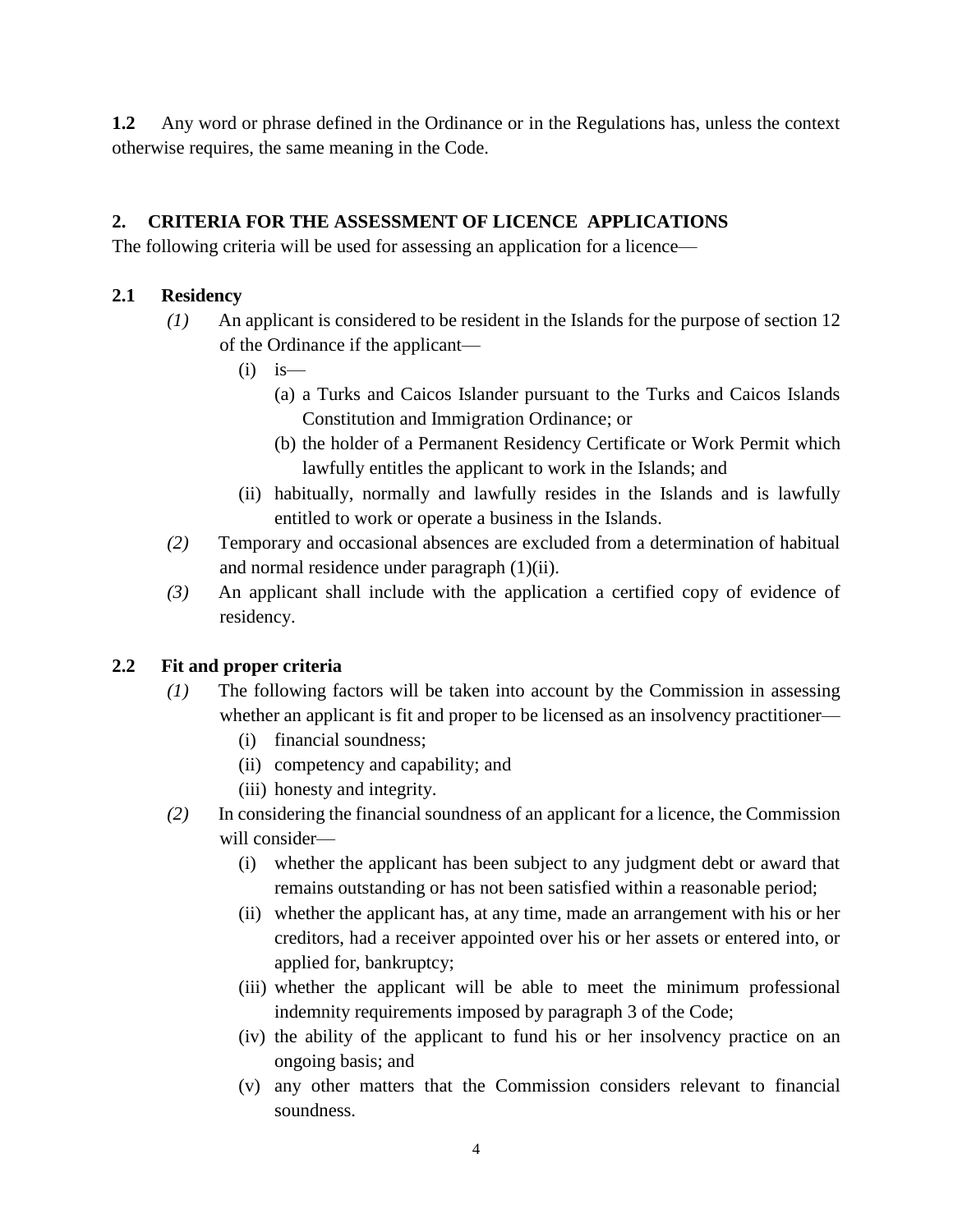- *(3)* In considering the competence and capability of an applicant for a licence, the Commission will consider—
	- (i) whether the applicant has the technical knowledge, ability, insolvency work experience or other related experience necessary to carry on his insolvency practice or proposed insolvency practice;
	- (ii) without limiting subparagraph (i)—
		- (a) the qualifications of the applicant, taking into account the matters specified in paragraph 2.2.1 of the Code; and
		- (b) the insolvency work experience of the applicant, taking into account the matters specified in paragraph 2.2.2 of the Code;
	- (iii) whether the applicant has, or before commencing his insolvency practice will have, adequate office facilities, staff and other human resources and systems and controls in place to enable his insolvency practice to be carried on to a high standard;
	- (iv) whether there is anything in the applicant's background that may lead to concerns about the person's competence or capability, including dismissal or suspension from a previous employment on the grounds of incompetence or disciplinary proceedings taken by a professional body on the grounds of incompetence; and
	- (v) any other matters that the Commission considers relevant to competence and capability.
- *(4)* In considering the honesty and integrity of an applicant for a licence, the Commission will consider whether the applicant—
	- (i) has been convicted of, or is subject to any pending criminal proceedings for, any offence, particularly an offence involving fraud or other dishonesty, an offence relating to finance, including false accounting or financial misconduct, or an offence under any legislation concerning financial services and, if so, the date and circumstances of the conviction;
	- (ii) has been the subject of, or connected with, any existing or previous investigation or enforcement or disciplinary proceedings by the Commission, or any other regulatory authority, professional body or government body or agency;
	- (iii) has contravened any provisions of the Ordinance, the Regulations or the Code, any other Financial Services Ordinance or any Ordinance relevant to insolvency practice;
	- (iv) has been refused, or is connected to a person who has been refused, any kind of licence or authorisation to carry out a trade, business or profession, particularly in relation to insolvency, accounting, audit or financial services, or has had such an authorisation revoked, cancelled, withdrawn or terminated by a supervisory authority or government body;
	- (v) has failed to be open and co-operative in all dealings with the Commission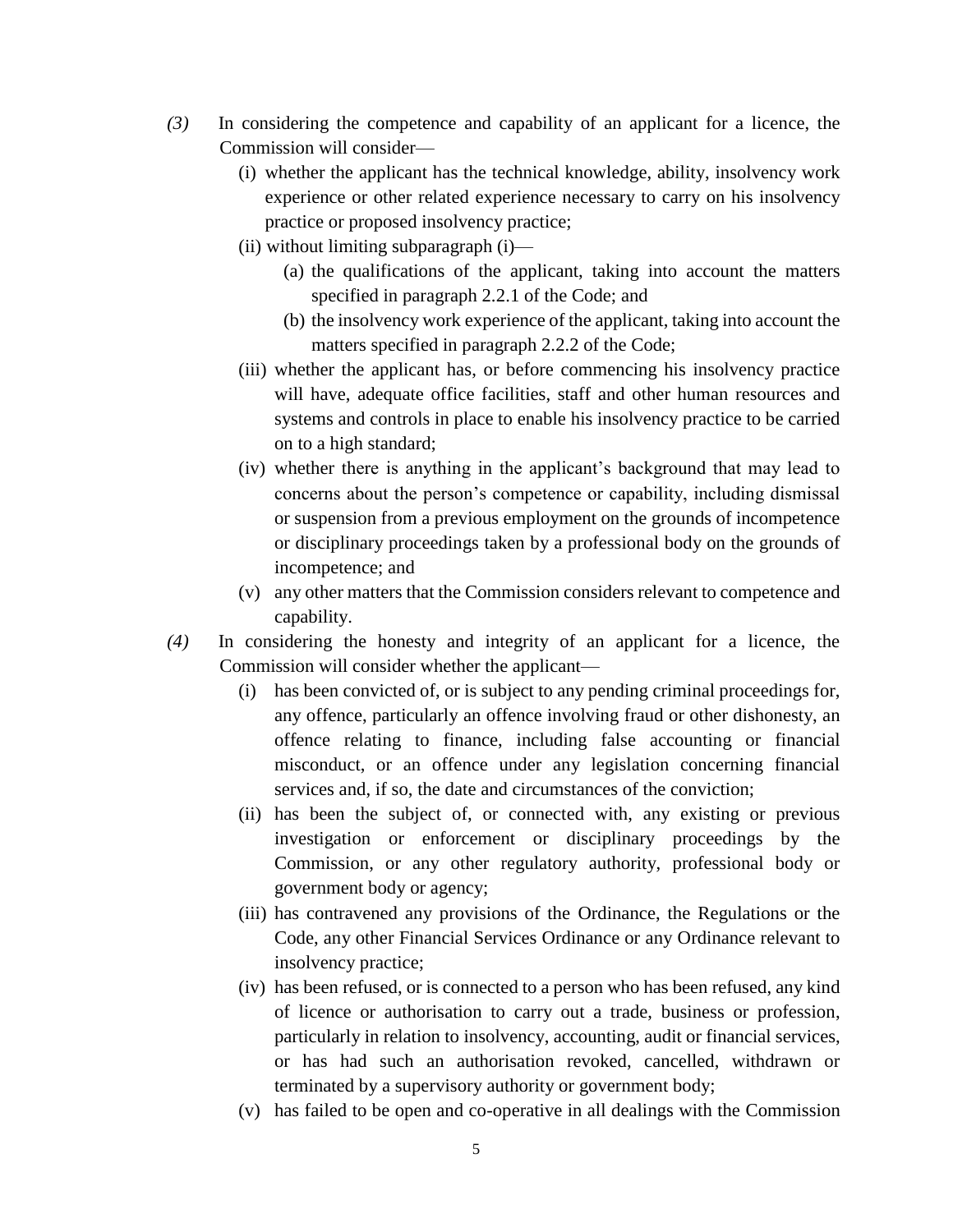or any other regulatory or supervisory authority

## **2.2.1 Qualifications**

An applicant for a licence is not qualified to be licensed as an insolvency practitioner unless *(1)* he—

- $(i)$  is
	- (a) admitted to practice as a legal practitioner in the Islands or as a barrister, solicitor or attorney in a Commonwealth jurisdiction, the United States of America, or other jurisdiction recognised by the Commission and is a current member in good standing of the relevant body; or
	- (b) qualified as an accountant by examination conducted by a professional accountancy body in a country or jurisdiction recognised by the Commission and is in good and is a current member in good standing of the relevant body; and
- (ii) can demonstrate that he has, in the three years preceding the date of the application, completed at least three hundred hours of insolvency work experience; or
- *(2)* he—
	- (i) possesses such other professional qualification as the Commission may approve, and has acquired such insolvency work experience as the Commission may determine, on a case-by-case basis; and
	- (ii) has, in the three years preceding the date of the application, at least two thousand five hundred hours of insolvency work experience, including at least five hundred hours of insolvency work experience in each year, in a senior advisory or decision-making capacity.

## **2.2.2 Insolvency work experience**

- *(1)* Insolvency work experience means engagement in work—
	- (i) related to the administration of insolvency proceedings—
		- (a) as the office holder in those proceedings;
		- (b) as a person employed to assist an office holder in his execution of his functions as office holder
		- (c) in the course of employment by the commission in a role that requires the employee to assist in the duties and functions of the official assignee, as office holder; or
		- (d) as a legal practitioner engaged to provide legal advice to an office holder in connection with his functions as office holder;
	- (ii) undertaken at the request of a potentially insolvent entity or individual or of its creditors, which might lead to insolvency work experience or the avoidance of insolvency proceedings; and
	- (iii) work undertaken as a legal practitioner to provide legal advice in relation to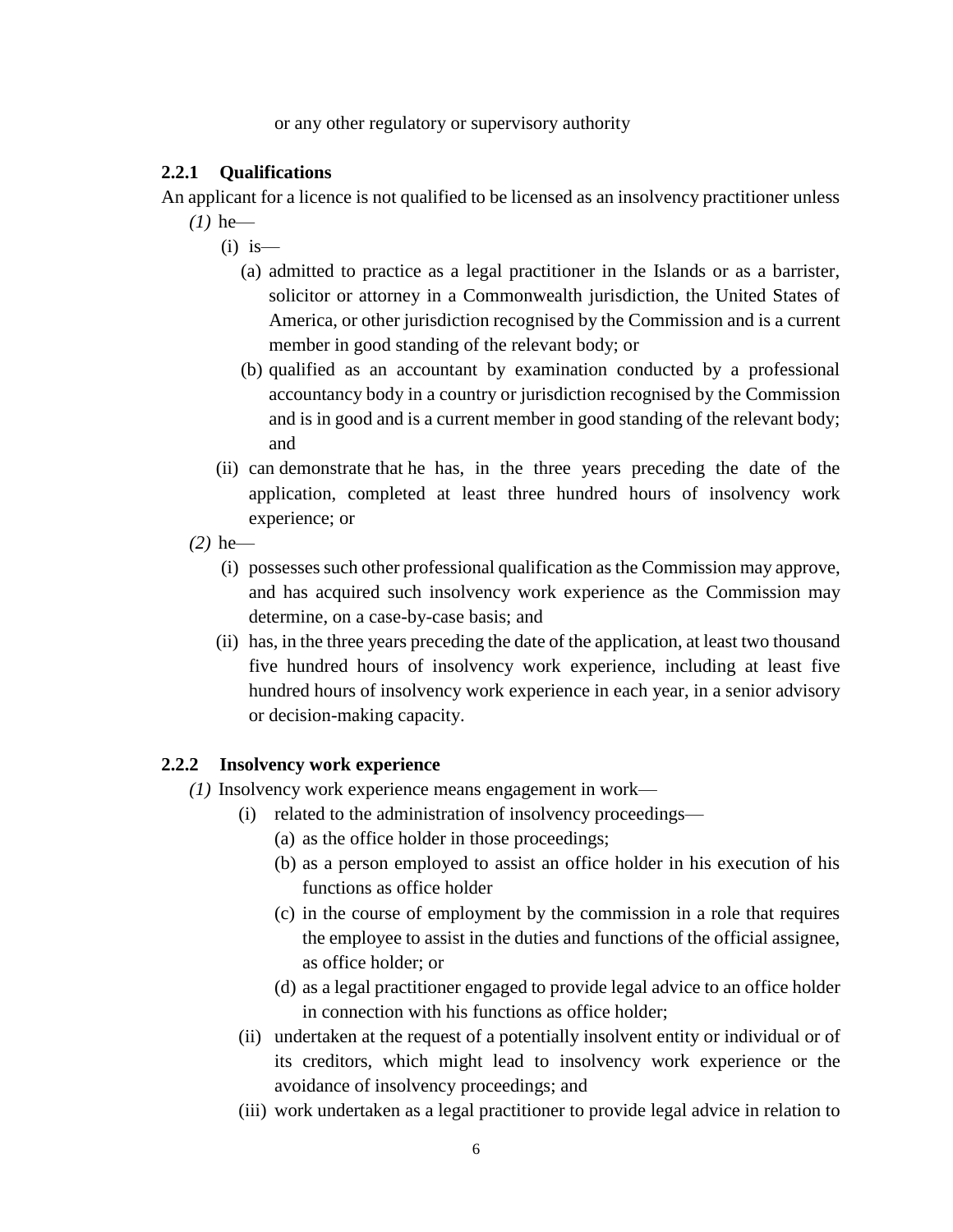matters referred to in subparagraph (ii).

- *(2)* Subject to paragraph (3), an applicant is considered to have insufficient insolvency work experience unless at least 50% of his insolvency work experience comprises work undertaken as an office holder or as a legal practitioner engaged to provide legal advice to an office holder in connection with his functions as office holder.
- *(3)* An Applicant shall provide evidence and a sworn statement to the Commission evidencing insolvency work experience as stated in paragraph *(1)*.

## **2.5 Assessment of compliance with fit and proper criteria**

In making its assessment, the Commission may also consider, whether obtained by formal request, by voluntary submission or otherwise—

- *(1)* any information provided by professional bodies, regulatory or supervisory bodies of any kind, whether in or outside of the Islands;
- *(2)* any information relating to any individual who is or will be employed by an applicant or licensed insolvency practitioner, or firm in which the applicant or licensed insolvency practitioner is employed, in connection with the insolvency practice;
- *(3)* if the applicant or licensed insolvency practitioner is employed by a firm, any information relating to the applicant's or licensed insolvency practitioner's employers;
- *(4)* in the case of an applicant or licensed insolvency practitioner who is in partnership, any information relating to any of the principals; and
- *(5)* any other matter the Commission may consider relevant or appropriate in the consideration of the application.

## **2.6 Continuing fit and proper obligations**

- *(1)* A licensed insolvency practitioner is required to satisfy the fit and proper criteria on application for a licence and on an ongoing basis.
- *(2)* If, whether before the Commission has issued a licence or at any subsequent time, an applicant for a licence or a licensed insolvency practitioner becomes aware of any information that is reasonably material to the Commission's fit and proper assessment of the person, it shall notify the Commission of the information as soon as reasonably practicable.

## **3. MINIMUM PROFESSIONAL INDEMNITY REQUIREMENTS**

## **3.1 Professional indemnity insurance required**

A licensed insolvency practitioner shall ensure that he has, or is covered by, the minimum professional indemnity insurance arrangements specified in paragraph 3.2.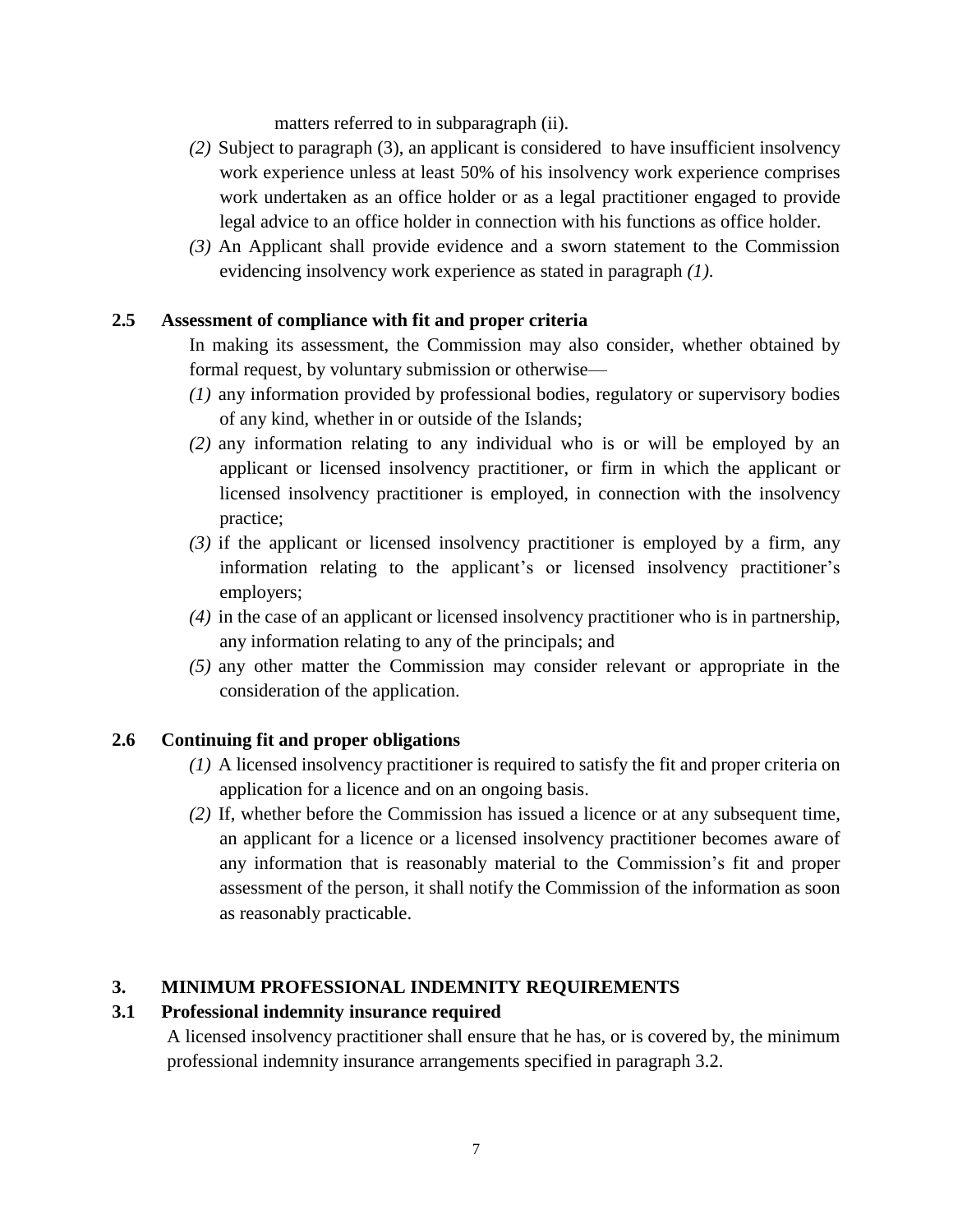## **3.2 Scope of required cover**

- *(1)* Subject to the monetary limits specified in this paragraph, the professional indemnity insurance arrangements of a licensed insolvency practitioner shall indemnify the practitioner against—
	- (i) the liability of the insured person for loss or damage caused to another person where the claim in respect of the liability is an insured claim and where the liability arises from—
		- (a) the fraud or dishonesty of the insolvency practitioner whether acting alone or in collusion with one or more persons;
		- (b) the fraud or dishonesty of any person committed with the connivance of the insolvency practitioner; or
		- (c) a negligent act, error or omission or breach of a duty of care in connection with the carrying on by the licensed insolvency practitioner;
	- (ii) the legal and other costs connected with defending an insured claim; and
	- (iii) the costs of investigating and settling an insured claim.
- *(2)* A professional indemnity insurance contract shall provide for a minimum amount of cover of—
	- (i) \$500,000 for any one insured claim; and
	- (ii)  $$1,000,000$  in the aggregate.
- *(3)*If the aggregate level of cover provided under a professional indemnity insurance contract is depleted as a result of a claim under the contract, the licensed insolvency practitioner shall obtain re-instated cover that meets the requirements set out in the Code.

## **3.3 Permitted exclusions**

A professional indemnity policy may exclude or limit the liability of the insurer with respect to—

- *(1)* the liability of the insured licensed insolvency practitioner for causing or contributing to bodily injury or property damage; and
- *(2)* any claim in respect of which the insured is entitled to be indemnified under a professional indemnity insurance contract that was in force, and terminated, prior to the commencement of the policy term.

## **3.4 Permitted insurers**

A required professional indemnity insurance contract may be provided only by—

- *(1)* an insurer licensed pursuant to the Insurance Ordinance Cap 16.06;
- *(2)* with the approval of the Commission, an insurer licensed by an a supervisory authority outside the Islands.

#### **3.6 Miscellaneous**

*(1)* The Commission may, if it considers, appropriate, taking into account the size,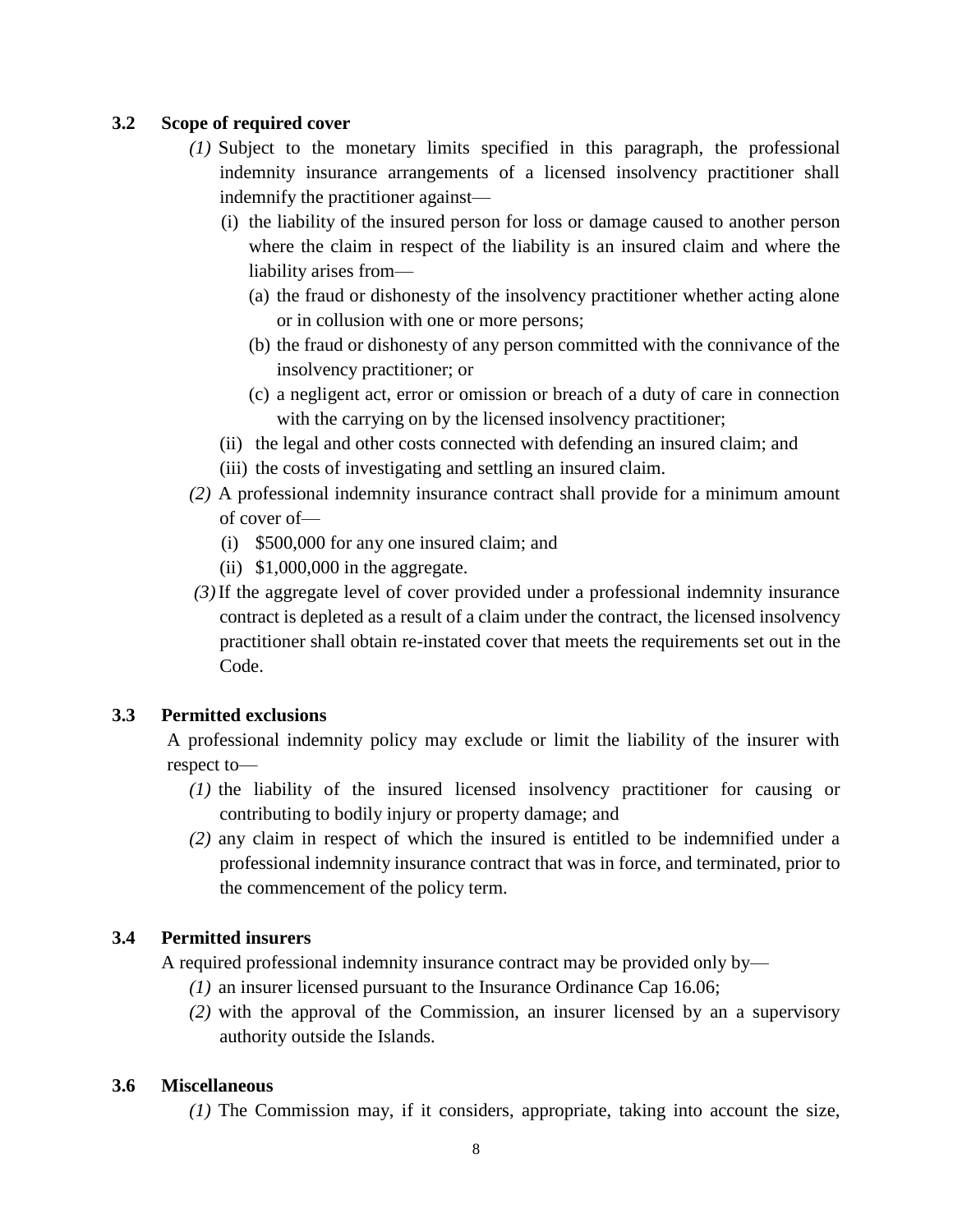nature and complexity of the business of a licensed insolvency practitioner, require the insolvency practitioner to obtain a higher level of professional indemnity coverage.

*(2)* Applicants shall submit to the Commission evidence of professional indemnity insurance cover or an agreement from a licensed insurer to provide such professional indemnity cover upon the issue of the insolvency practitioners licence.

# **4. ETHICAL PRINCIPLES**

## **4.1 Overriding obligations**

A licensed insolvency practitioner must at all times carry on his insolvency practice with proper regard for the ethical principles—

- *(a) Integrity* A licensed insolvency practitioner shall behave with high levels of integrity when carrying on his insolvency practice. Integrity implies not merely honesty but fair dealing and truthfulness.
- *(b) Objectivity* A licensed insolvency practitioner shall strive for objectivity in all professional judgments. Objectivity is the state of mind that has regard to all considerations relevant to the task in hand but no other.
- *(c) Independence* A licensed insolvency practitioner shall strive for impartiality when making decisions and not being influenced by personal feelings and relationships or other actual or perceived conflicts of interests.
- *(d) Professional Competence* A licensed insolvency practitioner shall only accept work that he is competent and has the resources (staffing and otherwise) to undertake.
- *(e) Professional Behaviour* A licensed insolvency practitioner shall act professionally at all times and avoid conduct that would bring discredit to the profession and or the Islands, including—
	- (i) not benefiting or profiting from appointments as an insolvency practitioner save for agreed remuneration for the work done (e.g. shall not benefit or profit from the purchase or sale of assets under his control or administration in his capacity as an insolvency practitioner);
	- (ii) conducting himself with courtesy and consideration towards all with whom he comes into contact during the course of performing one's work;
	- (iii) carrying out his insolvency practice with due skill, care, diligence and expedition.

## **4.2 Threats to ethical principles**

- *(1)* An insolvency practitioner should take reasonable steps to identify the existence of any threats to compliance with the ethical principles which arise during the course of his professional work.
- *(2)* An insolvency practitioner should take reasonable steps to evaluate any threats to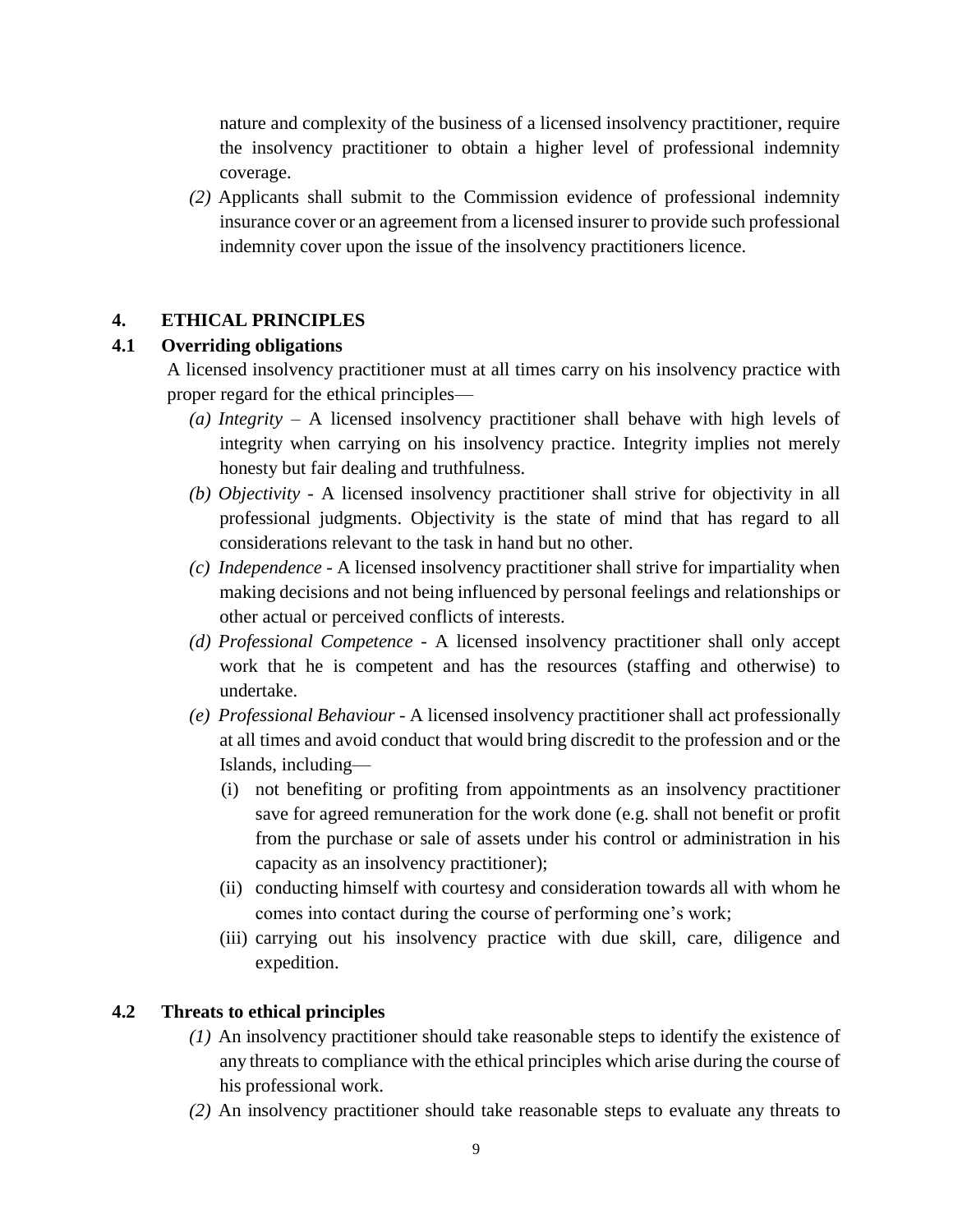compliance with the ethical principles that he has identified.

- *(3)* An insolvency practitioner should consider what a reasonable and informed third party, having knowledge of all relevant information, including the significance of the threat, would conclude to be acceptable.
- *(4)* Having identified and evaluated a threat to the ethical principles, an insolvency practitioner should consider whether there any safeguards that may be available to reduce the threat to an acceptable level. The relevant safeguards will vary depending on the circumstances.
- *(5)* In any event in which an insolvency practitioner is not able to safeguard himself and reduce the threat to an acceptable level he should recuse himself from acting as an insolvency practitioner.

#### **5. COMPLIANCE**

#### **5.1 Annual return**

A licensed insolvency practitioner shall submit an annual return in the approved form to the Commission each year at the time that annual licence fees become payable. The form and content of the return shall be a form approved by the Commission.

## **5.2 Maintenance of records**

- *(1)* A licensed insolvency practitioner shall maintain records for a period of seven years after the appointment has ceased to have effect.
- *(2)* The records to be kept pursuant to paragraph *(a)* in respect of his practice as an insolvency practitioner shall include records and details of each appointment as an office holder under the Ordinance, including case records, working papers and all documents relating to the work undertaken.

#### **5.3 Technical standards**

A licensed insolvency practitioner shall comply with any technical standards or good practice guidelines issued by the Commission.

#### **5.4 Supervision of employees**

When considering the fit and proper status of a licensed insolvency practitioner, the Commission will take into account whether his procedures are adequate to ensure that he and his employees are fully aware of all relevant statutory obligations and guidance.

#### **5.5 Quality control procedures**

A licensed insolvency practitioner shall establish and maintain procedures, systems and controls designed to ensure that—

*(1)* anyone, at any time, employed by or associated with him in connection with his insolvency work is a fit and proper person;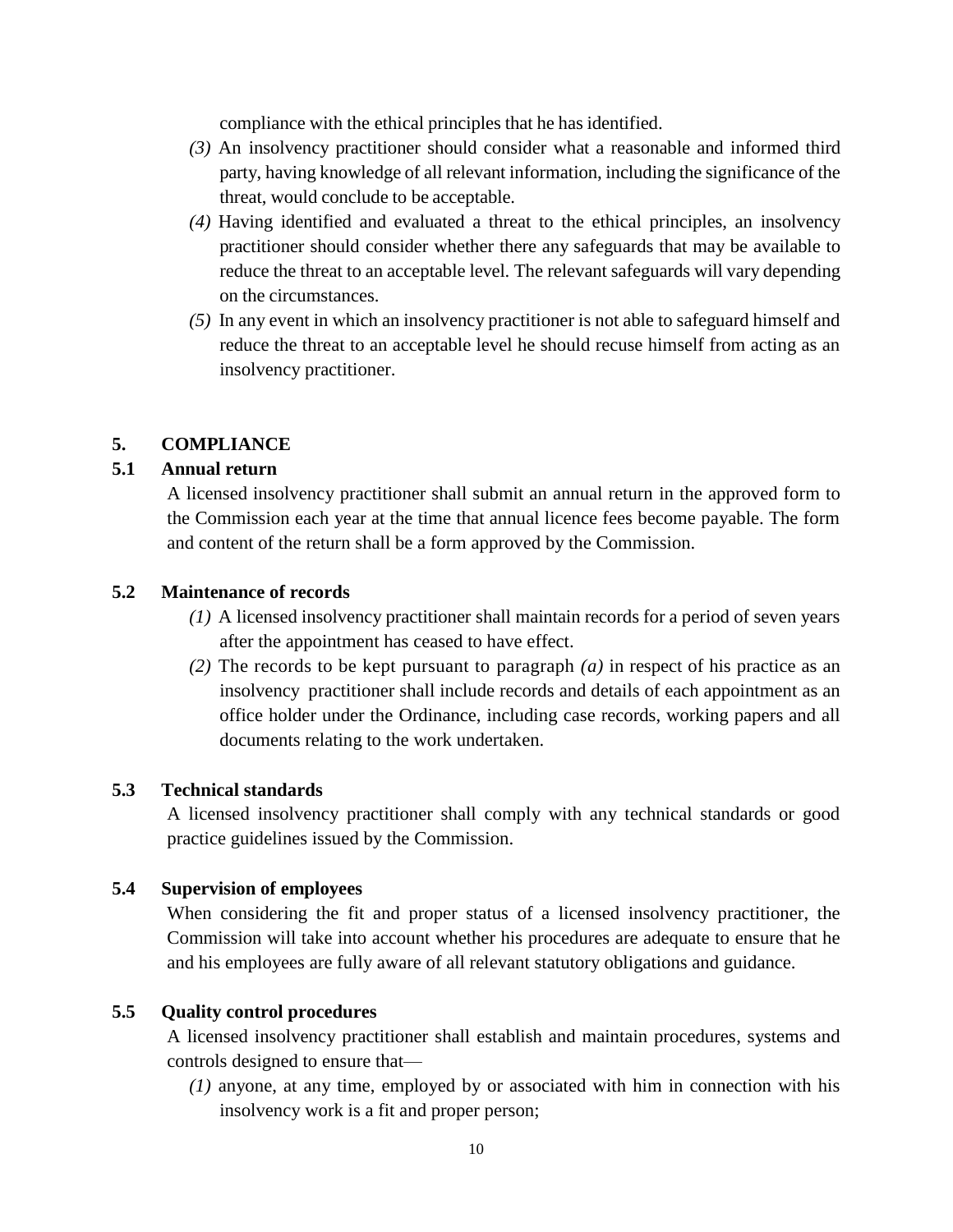- *(2)* when deciding whether to accept an appointment he considers—
	- (i) his own independence;
	- (ii) the availability of the resources required;
	- (iii) his ability to perform the appointment with an appropriate level of competence;
- *(3)* he maintains an appropriate level of competence in the conduct of appointments.

#### **5.6 Procedures, systems and controls and supervision**

- *(1)* A licensed insolvency practitioner shall ensure that he maintains adequate procedures, systems and controls (including policies for risk management) in place to comply with the Ordinance in relation to the conduct of his insolvency practice.
- *(2)* The procedures, systems and controls specified in paragraph *(1)* should be regularly reviewed and continually updated.
- *(3)* A licensed insolvency practitioner must be able to produce documentation showing adherence to its policies and procedures, and relevant controls should be in place to ensure the same.

#### **6. CONTINUOUS PROFESSIONAL DEVELOPMENT**

#### **6.1 Overriding obligation**

A licensed insolvency practitioner who is a principal shall establish and maintain procedures designed to ensure that all principals and employees involved in work related to his insolvency practice are competent in the conduct of such work.

#### **6.2 Meaning of C.P.D.**

- *(1)* C.P.D. comprises structured and unstructured C.P.D.
- *(2)* Structured C.P.D. means—
	- (i) attending lecturing or presenting at formal courses, conferences, seminars or structured technical meetings of general relevance to insolvency practice; or
	- (ii) researching or writing professional or technical papers for publication, concerning insolvency law or practice or otherwise relevant to insolvency practice.
- *(3)* Structured C.P.D. may only include distance or on-line learning that results in an assessment or that leads to a qualification.
- *(4)* Unstructured C.P.D. means—
	- (i) distance or on-line learning that does not result in an assessment or lead to a qualification,
	- (ii) reading books or periodical publications, including on-line books or publications,

concerning insolvency law or practice or otherwise relevant to insolvency practice.